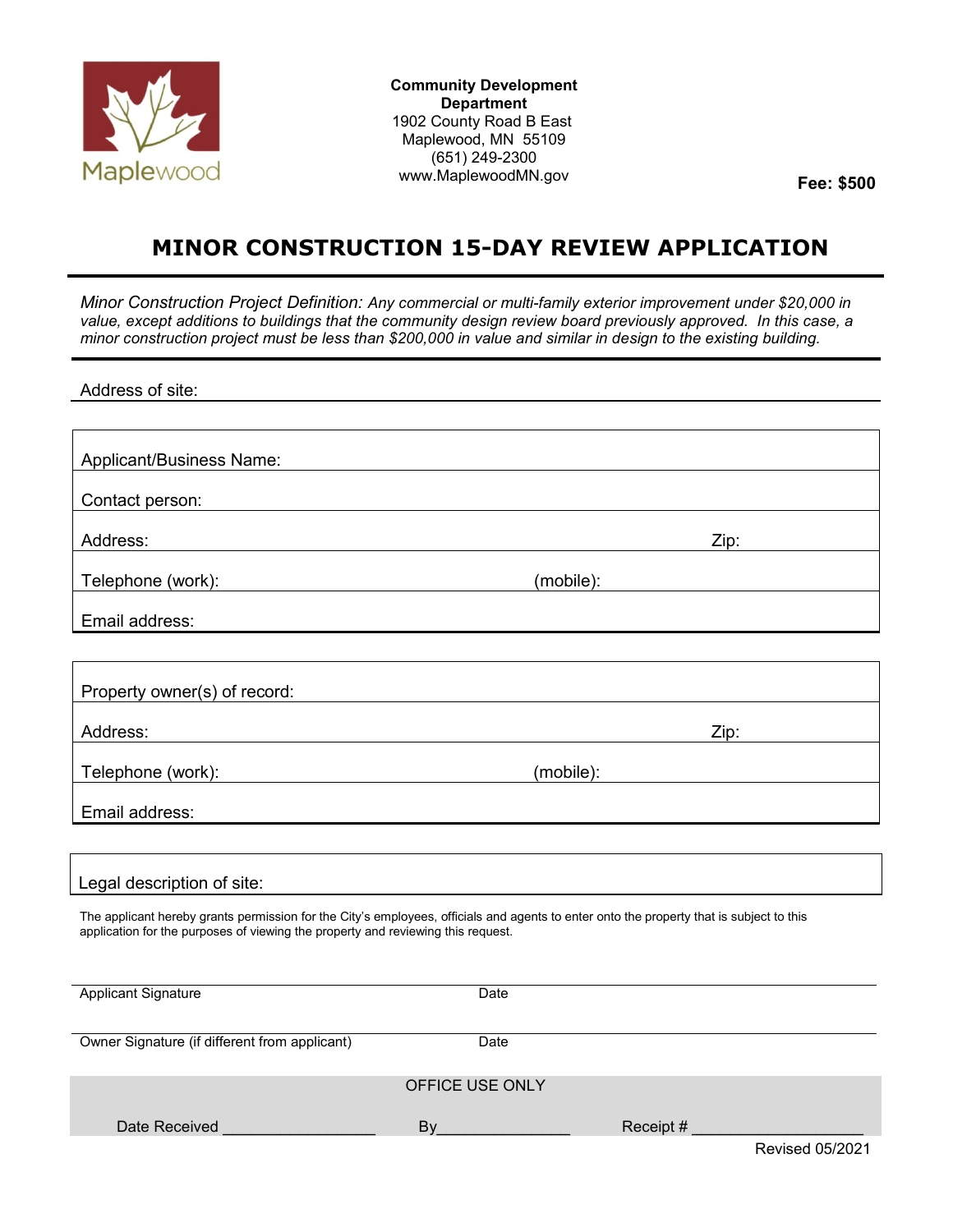## **FILING REQUIREMENTS**

You must provide all of the following items with your application unless the Community Development Director waives a requirement:

- A PDF copy of a site plan drawn to scale showing your lot lines, the location of existing buildings and the proposed buildings or building addition. Show all dimensions and any existing easements. The city may require a certificate of survey if verification of existing building setbacks is needed. The applicant shall be responsible for knowing the location of any easements on the property if a certificate of survey is not provided.
- A PDF copy of the exterior elevations of each side of every building, including descriptions of building materials and colors. The elevations must also show how you will have any roof-mounted equipment screened from view if you abut or are near residential property.
- If landscape improvements are proposed, submit a landscape plan showing specific plant species, sizes, numbers and locations.
- A tree plan that notes the size, species and location of all trees to be removed and where replacement trees will be planted.
- If outdoor lighting improvements or changes are proposed, submit a photometric plan that includes the following:
	- $\circ$  Site and architectural plans indicating the location of the types of luminaries proposed.
	- $\circ$  A detailed description of the luminary, including manufacturer's catalog cuts and drawings including sections.
	- $\circ$  A drawn plan that illustrates the light spread and footcandle levels of the proposed luminaries.
	- o Outdoor lighting shall not exceed .4 footcandles of light intensity at the property lines on which the outdoor lights are installed.
	- $\circ$  A maximum light pole height of 25 feet. Height is measured from the grade at the base of the light pole to the uppermost part of the luminary.
- A grading and drainage plan showing existing and proposed contours.
- A utility plan showing any additions or changes to the utilities, including storm sewer.
- Provide a written narrative explaining your proposal.
- Application fee of \$500. **This fee is non-refundable.** Make checks payable to the City of Maplewood.